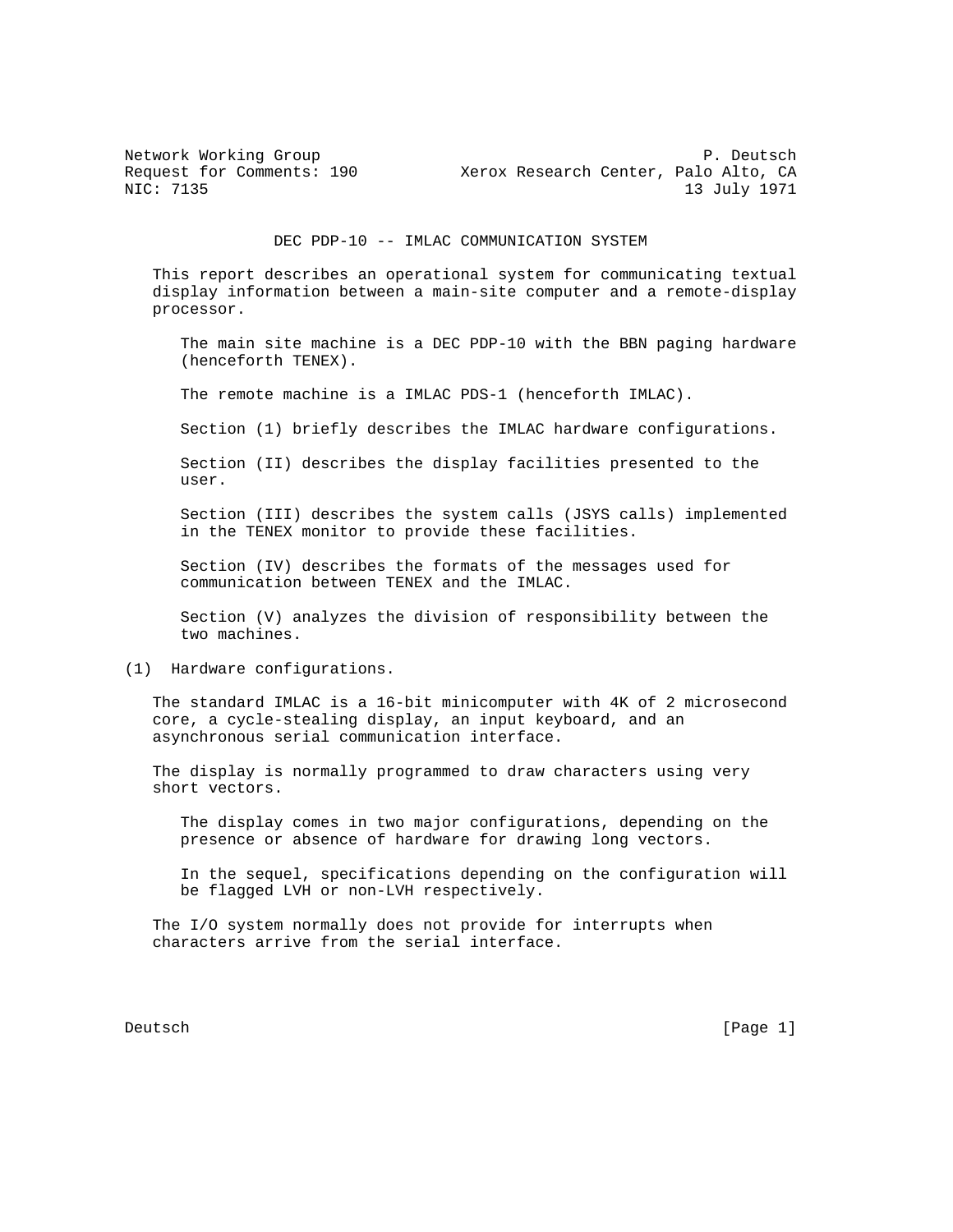However, the IMLAC is barely able to keep up with the PDP-10 without this feature, so we were able to persuade the manufacturer to implement it.

 While no special hardware is required for the software described here, the character interrupt and the SRI-ARC "mouse" and "keyset" are highly recommended, and the software is oriented towards their use.

(II) Facilities.

 Each display console in the system may be in "display mode" or "teletype simulation mode".

 In display mode, the information displayed consists of text strings at arbitrary positions on the display face.

 In teletype simulation mode, the display shows the last 20-30 lines which would appear on a teletype listing.

 A given console may switch between these modes, under program control, without losing any information.

 Regardless of mode, each display has a cursor string which follows the position of the available pointing device,

 The implemented system uses a "mouse" generally, but one console uses a tablet.

 The cursor string may be set by a program, for example to indicate at what sort of object the user is expected to point.

 In display mode, the screen of a given console is allocated to users in rectangular blocks called "display areas".

 This allows users to communicate via a single display split into multiple areas.

 When a user (program) requests a display area, he specifies how many text strings he will want to display in it.

 Each string has its own X-Y location, character size, font (italic, underline, ...), and an arbitrary number of characters.

 Each of these components is settable without disturbing the others.

Each string may be manipulated without affecting the others.

Deutsch [Page 2]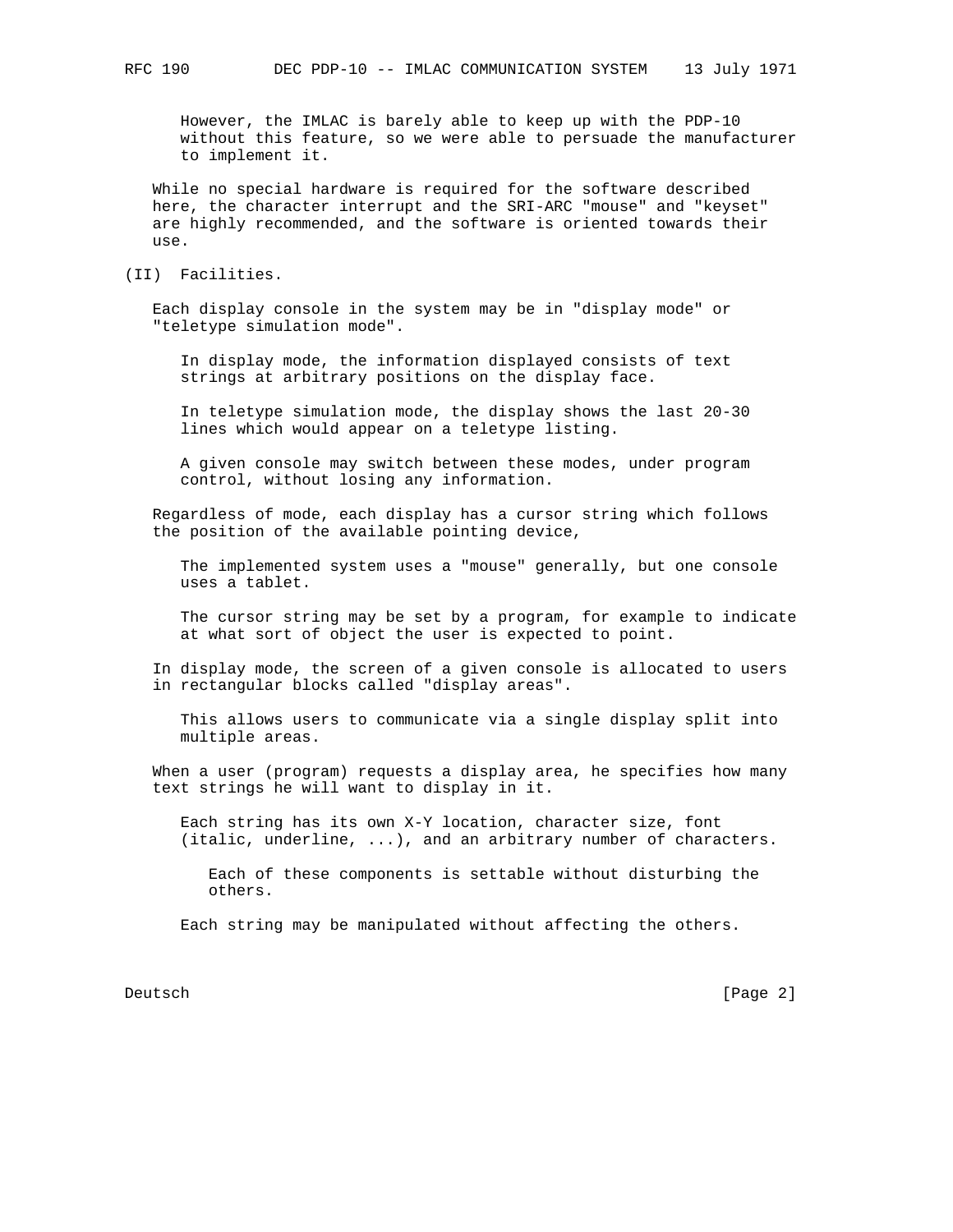```
(III) JSYS calls.
(ADA) Assign a display area.
   JSYS ada: [440B] allocate a display area
      Accepts:
      r1:
         upper-left-y-cord[10], upper-left-x-cord[10], max-no-
         string[11]
      r2:
         lower-right-y-cord[10], lower-right-x-cord[10], default-c-
         size[2], default-n-inc[6], default-font[5]
      Returns:
         +1: Unsuccessful
            r1: error code
         +2: Successful
            r1: da-id[18]
      Function:
```
 This jsys allocates a display area given the coordinates of the diagonal, the maximum number of strings to be displayed, and the default setting for the character size, font, and horizontal increment. An 18-bit da-id is returned which should subsequently be used to refer to this display area.

(DDA) Deallocate a display area.

JSYS dda; [441B] deallocate a display area

Accepts:

r1: da-id

Deutsch [Page 3]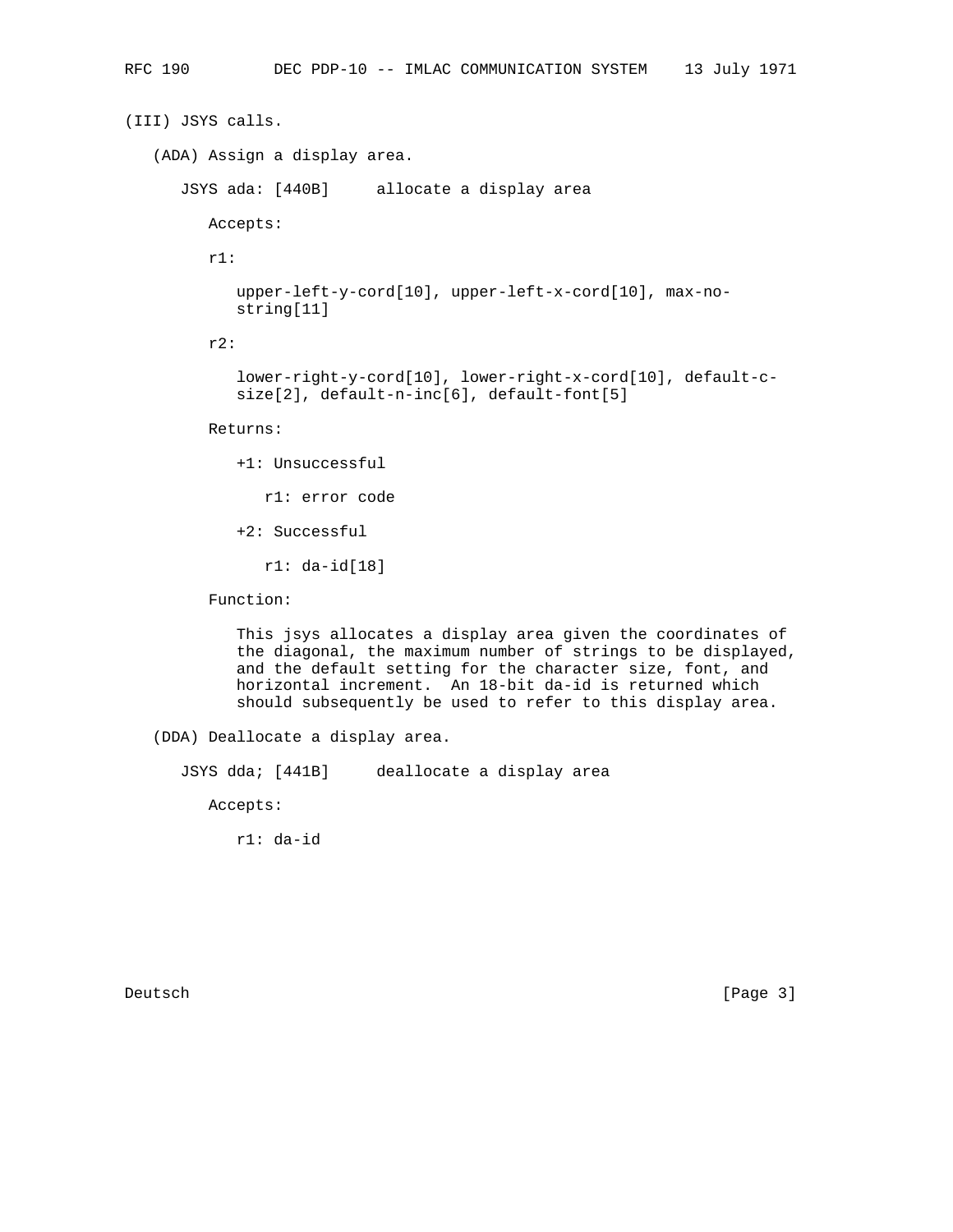Returns:

+1: Unsuccessful

r1: error code

+2: Successful

Function:

 This jsys deallocates a display area given the associated da-id.

(STRDA) STRing display: add, delete, or change.

 JSYS strda; [442B] Manipulate (move, write, replace, delete) a string in a display area

Accepts:

r1: string-id[18], da-id[18]

r2: first byte pointer or 0 or -1

r2: second byte pointer or 0

r4: y-cord[10], x-cord[10], font[6], c-size[3], h-inc[7]

Returns:

+1: Unsuccessful

r1: error code

+2: Successful

r1: string-id[18]

Function:

 This jsys writes a new string, replaces, deletes, or moves (optionally replacing) an extant string within a display area. In addition, the font, character size, and horizontal increment may be specified for the string.

 The string may be specified by two byte pointers or by one byte pointer with the string terminating with a zero character.

Deutsch [Page 4]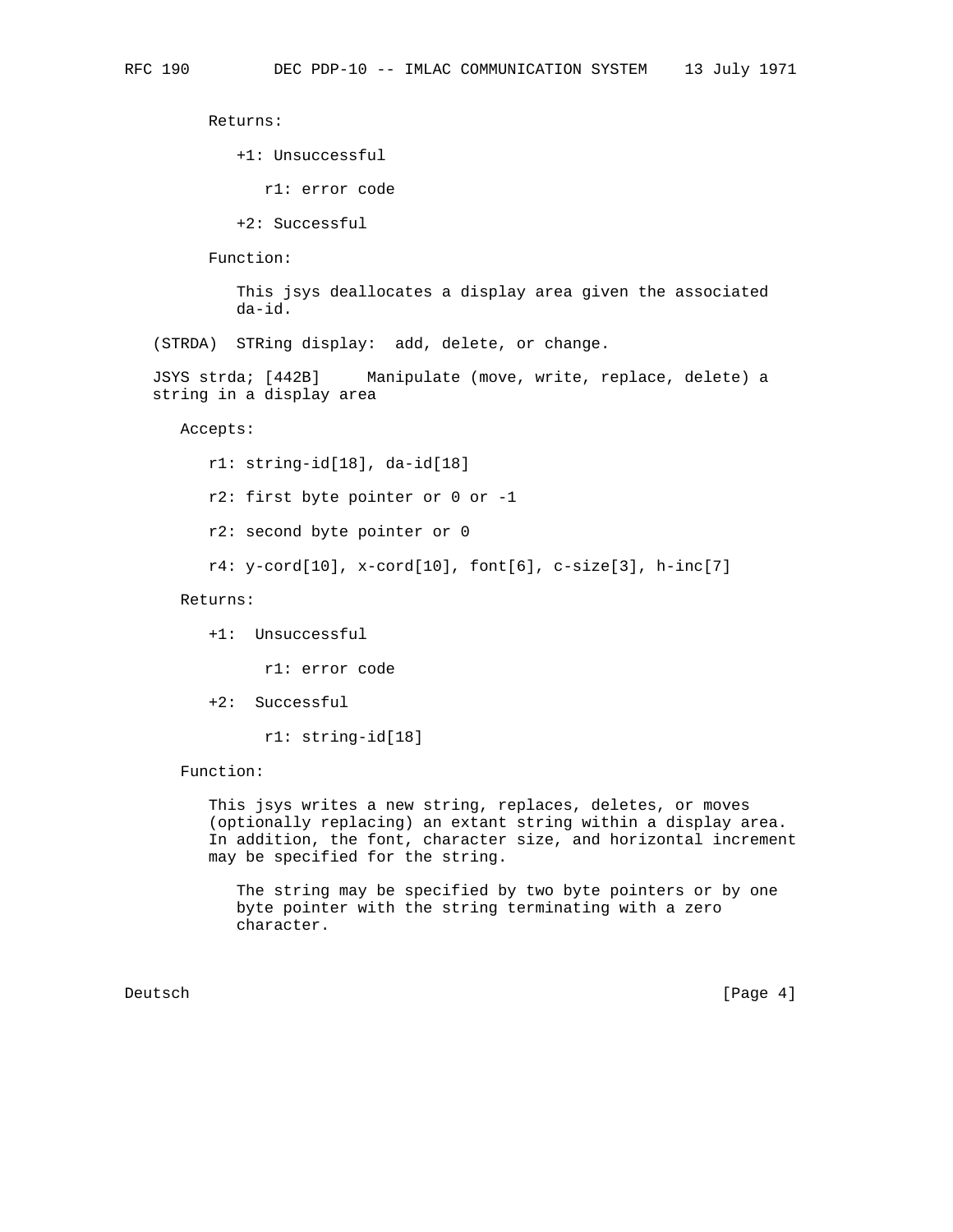If first byte pointer is zero then

if a new string is being written then

an error code illstr is returned.

Otherwise, the string already exists so

delete the string from the display area.

If the first byte pointer is -1 then

if a new string is being written then

an error code illstr is returned.

Otherwise, use the old string.

 If the first character of the string is a zero character, the string to be displayed is null, but the string is not deleted.

 The coordinates (optional unless the string is new or being moved) are relative to the upper leftcorner of the display area.

 If the jsys is to effect an extant string, a zero coordinate means use the old value.

 For the font, c-size, and h-inc fields a field of all one's indicates that the display area default value (set in the ada jsys) is to be used. A 0 means use the value which was previously used for the (extant) string.

 If the string is new, then an 18 bit string identifier is returned.

(SCSR) Set the Cursor StRing.

 JSYS scsr; [450B] display a string (vectors later) as the cursor

Accepts:

- r1: first byte pointer or 0 or -1
- r2: second byte pointer or 0

Deutsch [Page 5]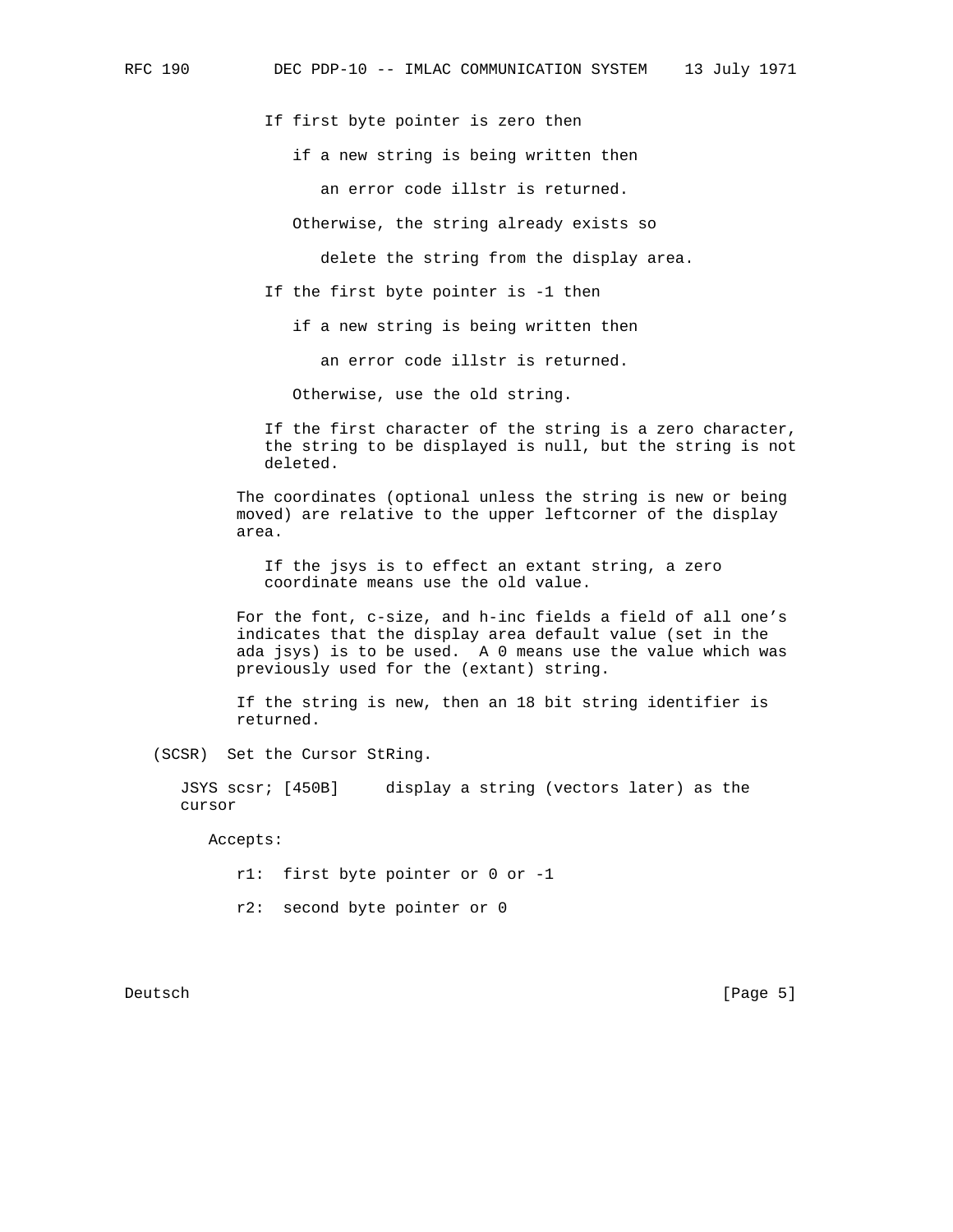r3: font[5], c-size[2], h-inc[6]

No defaults allowed

Returns:

+1: Unsuccessful

r1: error code

+2: Successful

Function:

 This jsys is used to set the cursor string. Later, a set of vectors will be allowed also. If the string length is zero or the first byte pointer is 0, nothing will be displayed for the cursor. If the first byte pointer is -1 then the old string will be used. If a cursor did not previously exist, an illcon error return will be executed.

(SDDA) Suppress the display of an area.

JSYS sdda; [444B] suppress all display in a display area

Accepts:

r1: da-id[18]

r2: 1 or 0

Returns:

+1: Unsuccessful

r1: error code

+2: Successful

Function:

 The display image is removed from the display area but is not destroyed if r2 = 0.

(RDDA) Restore the display of an area.

JSYS rdda; [446B] restore all display in a display area

Deutsch [Page 6]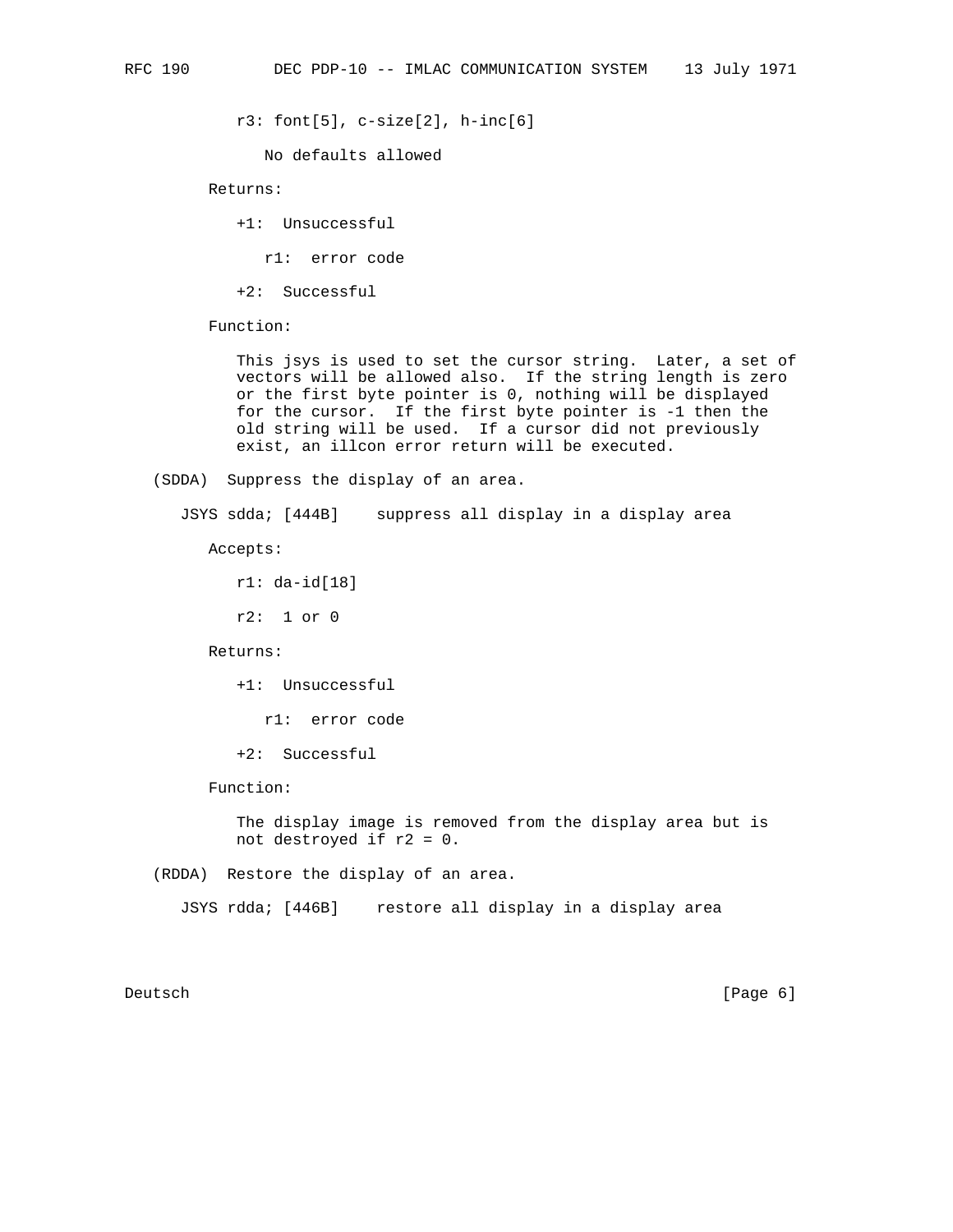Accepts:

```
 r1: da-id[18]
```
Returns:

+1: Unsuccessful

r1: error code

+2: Successful

Function:

The display image is restored in the display area.

(SDDA) Suppress the display of a String.

 JSYS ssda [445B]; suppress display of a string in a display area

Accepts:

r1: string-id[18], da-id[18]

Returns:

+1: Unsuccessful

r1: error code

+2: Successful

Function:

 The display image for the given string is suppressed in the display area

(RDSA) Restore the display of a String.

JSYS rsda; [447B] restore display of a string in a display area

Accepts:

r1: string-id[18], da-id[18]

Deutsch [Page 7]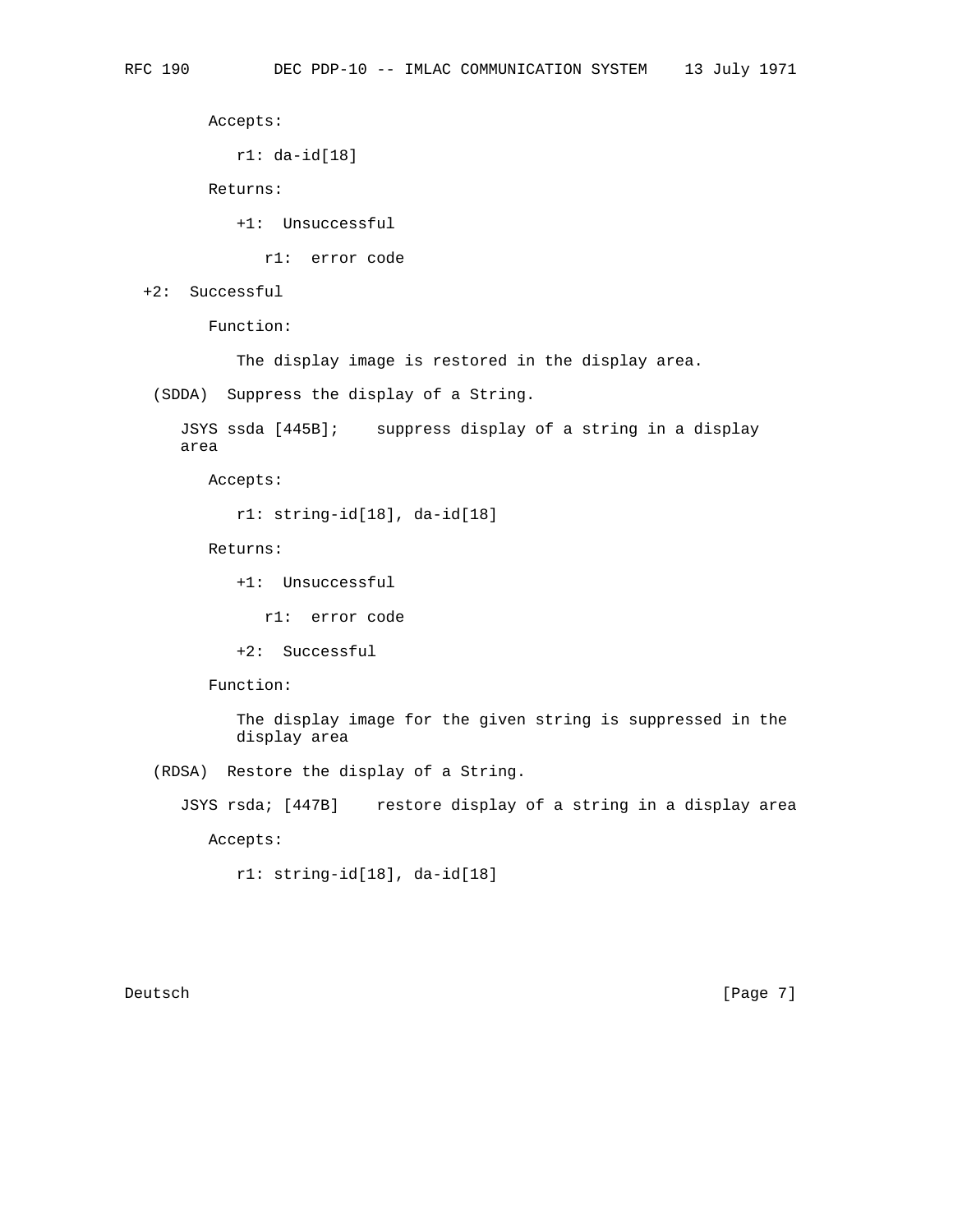Returns:

- +1: Unsuccessful
	- r1: error code
- +2: Successful
- Function:

 The display image for the given string is restored in the display area.

(TSNDA) Teletype Simulation oN.

JSYS tsnda; [451B] turn tty simlaution on

Accepts:

none

Returns:

+1: Always

r1: 1 if was in work station mode, 0 otherwise

Function:

 Restores the tty simulation display area, and suppresses all others (except the cursor). Turns wsmode (work station mode flag) off for this console and returns previous value of wsmode.

```
 (TSFDA) Teletype Simulation ofF.
```
JSYS tsfda; [452B] turn tty simulation off

Accepts:

none

Returns:

+1: Always

Deutsch [Page 8]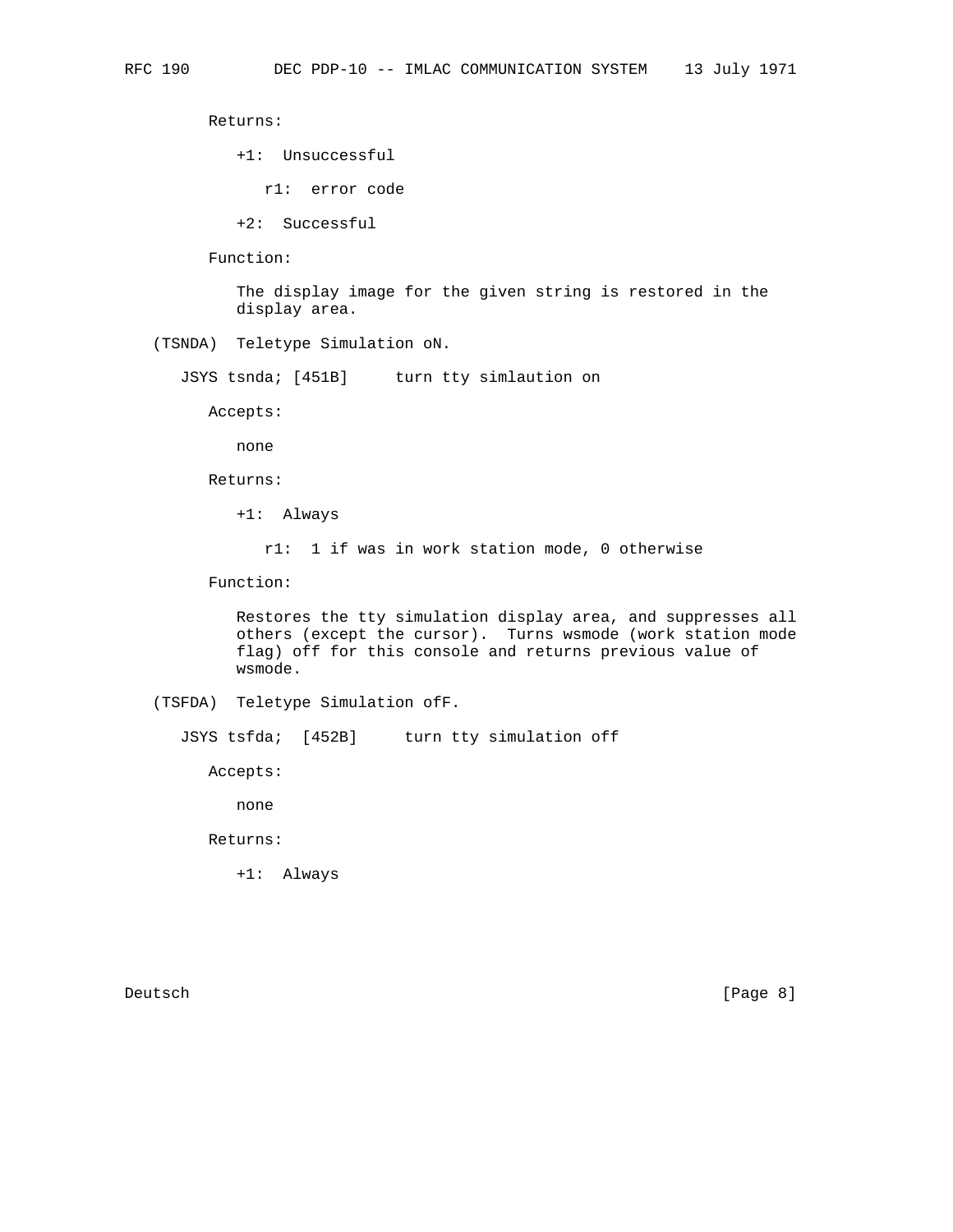Function:

 Suppresses the display of the tty simulation display area, restores the display of all other display areas, and sets wsmode on.

(RSTDA) Reset display areas.

JSYS rstda; [453B] Reset display areas

Accepts:

none

Returns:

+1: Always

Functions:

 Deallocates and removes images from all display areas associated with this console except the tty simulation and cursor, the display of which is restored.

(IV) Message formats.

 Messages are sequences of 8-bit characters, of which 7 contain useful information.

 The higer-order (200B) bit should contain even parity on IMLAC input and is set to even parity on IMLAC output.

 If the IMLAC receives an odd parity character, it halts at present.

 In the remainder of this document, the parity bit will not be discussed.

A message may be either a character or a command.

 Single-character messages from the PDP-10 to the IMLAC represent program output intended for the teletype.

Commands from the PDP-10 represent display information.

 Commands from the IMLAC represent characters or other input information.

Deutsch [Page 9]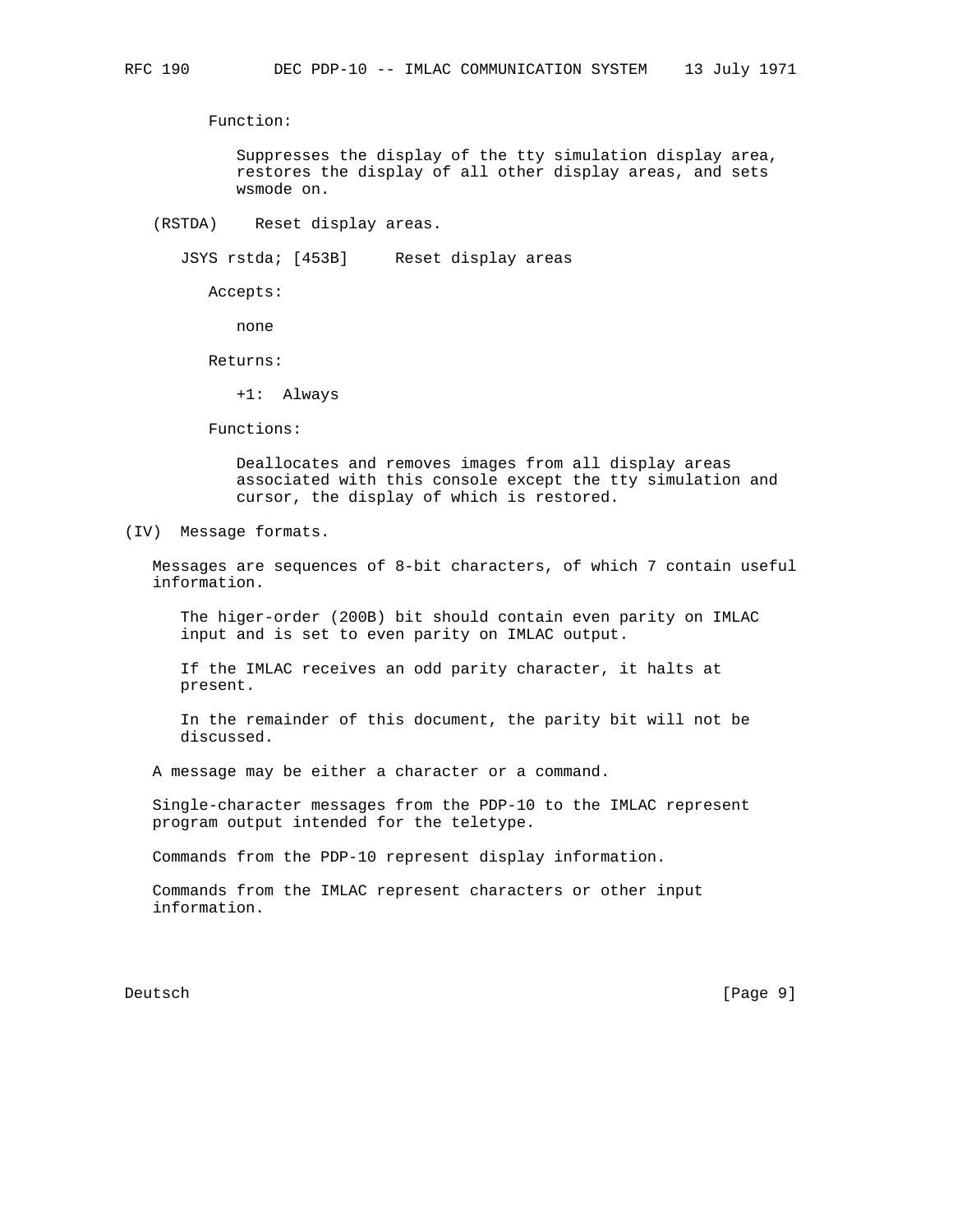Every command is prefixed by an internal escape character (code 33B) and a character count.

 The escape character will henceforth be referred to as ESC: is has the same code as the ASCII escape character 33B.

Messages sent from TENEX to IMLAC:

Characters 40B-177B are directed to the teletype simulation area.

 Character 12B (line feed) starts a new line in the teletype simulation area.

 An ESC indicates that display or control information is coming, as follows.

 Every message beginning with ESC contains the number of following characters as its second character.

Certain constructs appear in several command messages.

 (da) A display area identifier is a pair of characters containing 12 bits of information:

1st: bits (0:5) + 40B

2nd: bits (6:11) + 40B

 (NSTRS) A string count is a single character between 0 and 177B.

 (STRID) A string identifier is a single character between 1 and 177B.

 (RETAIN) The retention flag, if non-zero, specifies that an existing string should be retained rather than overwritten.

 (CSIZE) A character size is a single character between 0 and 3:

The character sizes are respectively x1/2, x1, x2, x3.

(HINC) A horizontal increment is a single character.

 In the present implementation, HINC is ignored and a standard spacing is supplied as follows.

Deutsch [Page 10]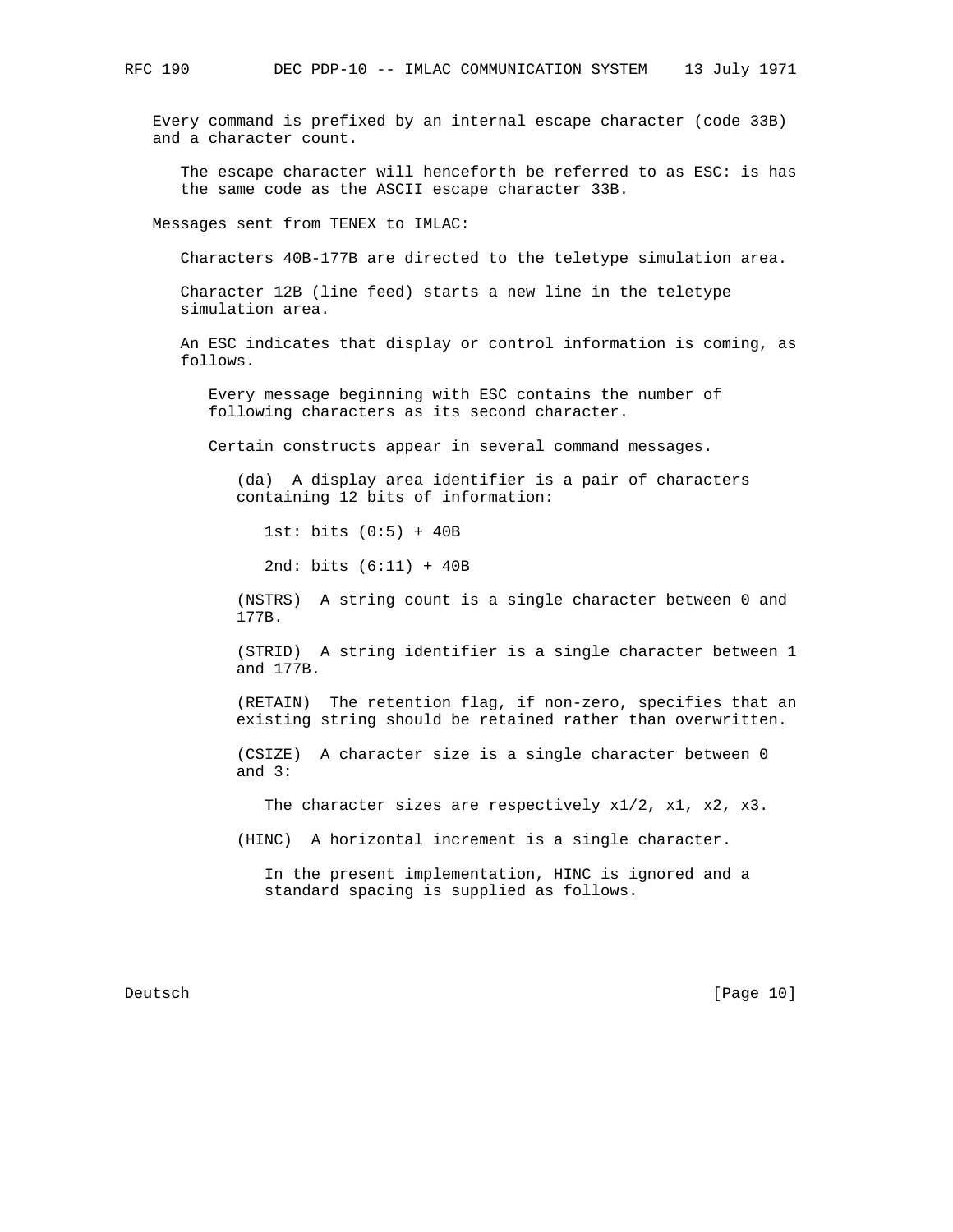LVH:

0: 3 units

1: 6 units

2: 12 units

3: 18 units

non-LVH:

- 0: 4.5 units
- 1: 9 units
- 2: 18 units
- 3: 27 units

(FONTS) A font specification is a single character.

 In the present implementation, the font is stored but does not affect the display.

 (outxy) An output X-Y coordinate pair is encoded in four characters as follows:

1st: X,bits(0:5) + 40B

2nd: X,bits(6:11) + 40B

3rd: Y,bits(0:5) + 40B

4th: Y,bits(6:11) + 40B

 (inxy) An input X-Y coordinate pair is encoded in four characters as follows:

LVH: see (outxy) above.

 non-LVH: as above, except that each 12-bit coordinate is actually of the form 1400B+40B\*[v/9]+(v MOD 9), where the actual coordinate is 0<=v<=719.

> This means there are actually fewer points on each axis.

Deutsch [Page 11]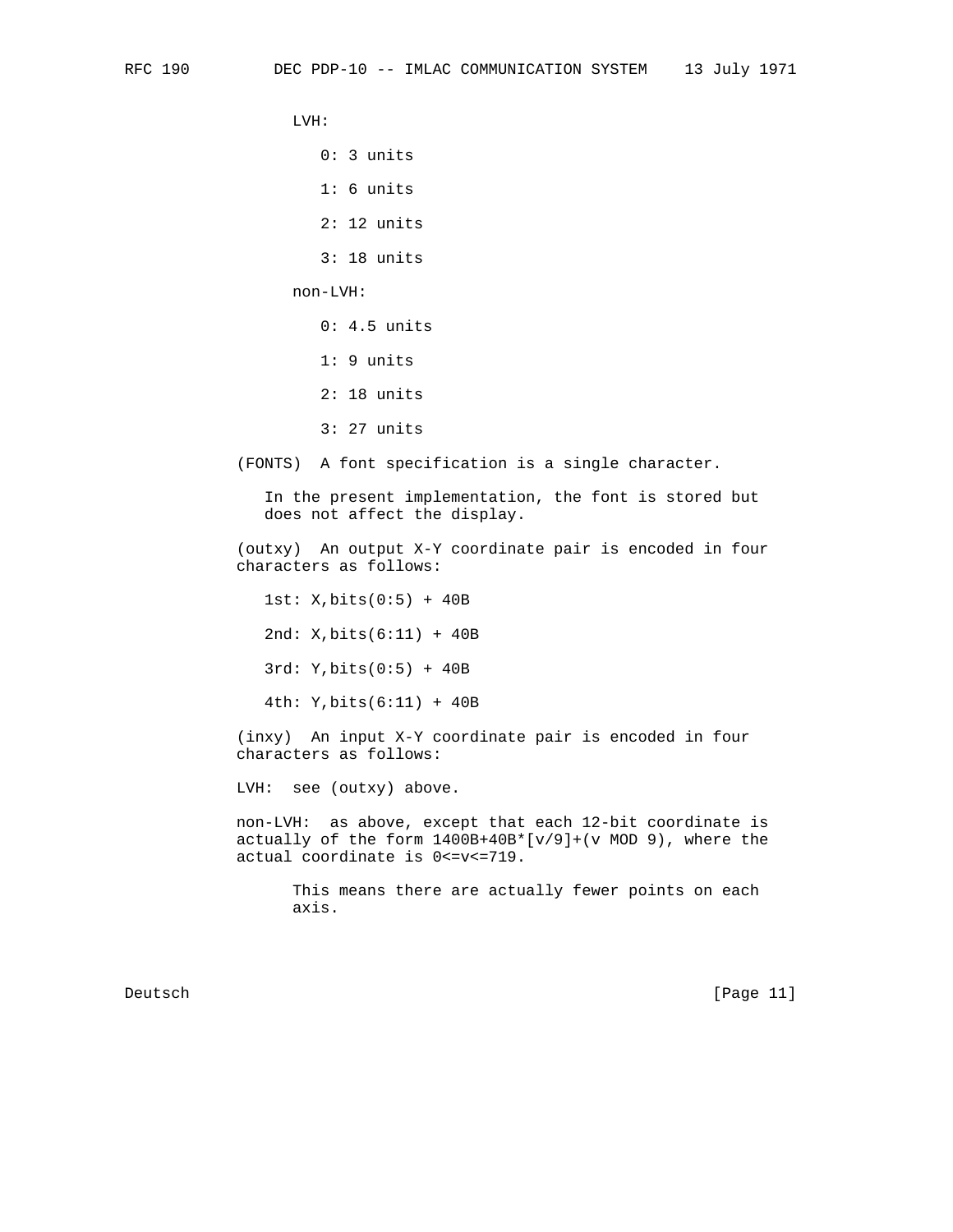(string) A string is just the requisite number of characters.

 Control characters will be displayed as a distinctive blot.

Each display operation has a corresponding message.

01B - ADA (assign display area)

Followed by (da) NSTRS CSIZE HINC FONT.

02B - DDA (delete display area)

Followed by (da).

04B - STRDA (string display)

 Followed by (da) STRID RETAIN (xy) FORMAT [CSIZE] [HINC] [FONT] (string).

 Format specifies whether each of CSIZE, HINC, and FONT is to come from the display area default, the current value for the string, or the message.

The bits are: 0 0 STF STI STC RDF RDI RDC.

RDF=1 means read the FONT from the message.

 RDF=0, STF=1 means use the old value from the string.

RDF=0, STF=0 means use the display area default.

 The pairs RDI-STI and RDC-STC specify HINC and CSIZE in the same way.

05B - SCSR (set cursor string)

Followed by RETAIN CSIZE HINC FONT (string).

06B - SDDA (suppress display of da)

Followed by (da) KILL.

KILL#0 means delete all strings in this display area.

KILL=0 means retain the strings.

Deutsch [Page 12]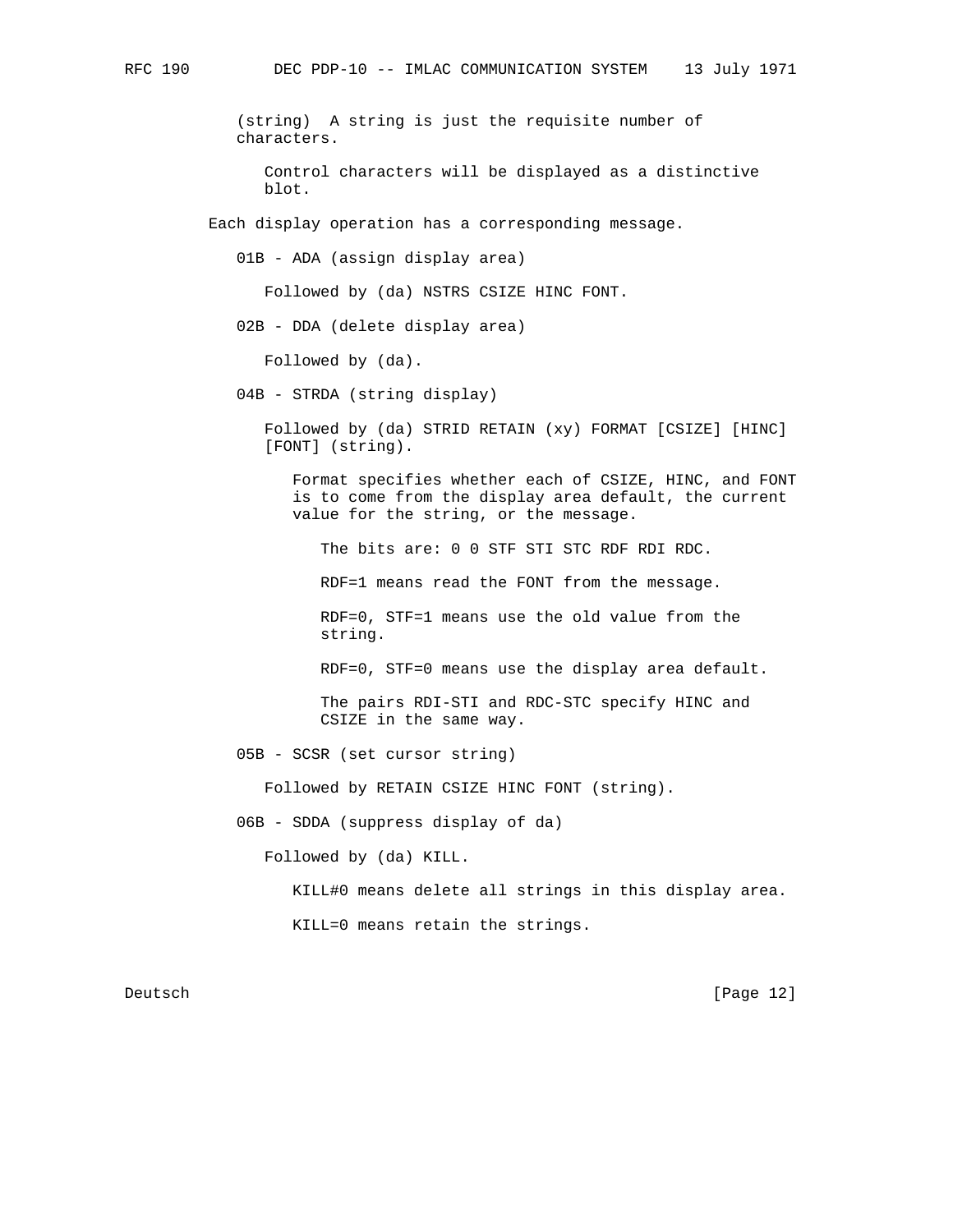07B - RDDA (restore display of da)

Followed by (da).

10B - SDDA (suppress display of string)

Followed by (da) STRID KILL.

KILL#0 means delete the string.

KILL=0 means retain the string.

11B - RSLA (restore display of string)

Followed by (da) STRID.

12B - TSNDA (turn teletype simulation on)

13B - TSFDA (turn teletype simulation off)

14B - Long input mode

 Puts the IMLAC into the mode where it sends coordinate information in a message with every character.

This is the normal operating mode for the IMLAC.

15B - Short input mode

 Puts the IMLAC into the mode where it outputs characters literally, just like a teletype.

The IMLAC starts out in this mode when turned on.

 A string of 10 ESC characters, followed by a non-ESC, indicates an emergency - the IMLAC reinitializes itself and goes into short input and teletype simulation modes.

All other (control) characters are ignored.

Messages sent from IMLAC to TENEX:

Short input mode:

Every character typed on the keyboard is transmitted literally.

Deutsch [Page 13]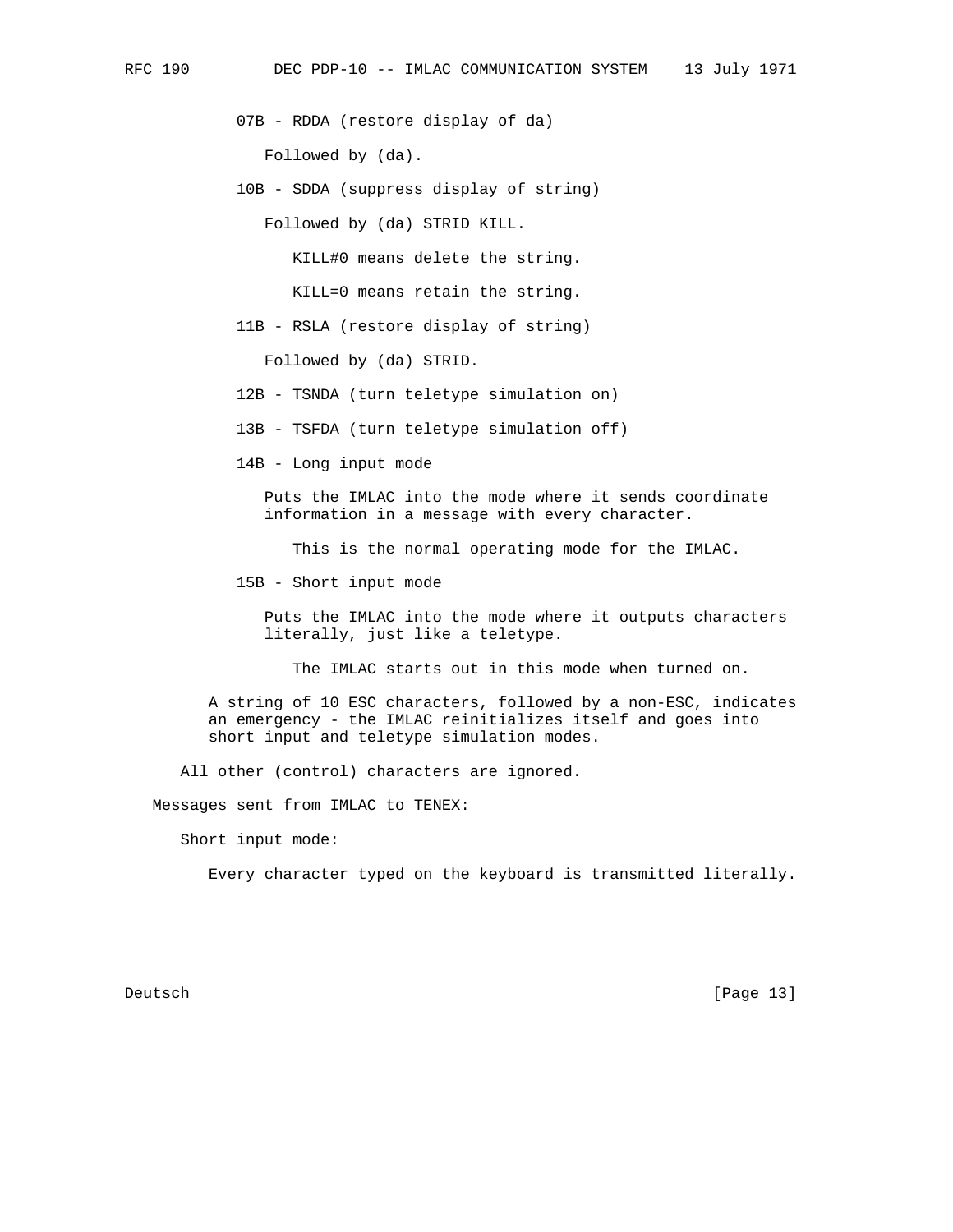Long input mode:

 Every message begins with ESC and a count of subsequent characters.

Codes 40B-177B represent keyboard input.

 Note that the IMLAC does not echo these characters on the display.

 Codes 00B-37B, except ESC, represent typed-in control characters.

 The present implementation allows the user to generate all of these codes from the keyboard.

 ESC may be followed by a keyset-mouse code or a control character.

Code 00B represents an ESC typed on the keyboard.

Otherwise, a code 40B-77B and a code 100B-107B follow.

 This type of message is sent whenever the mouse buttons change or a character has been typed on the keyset, and the IMLAC cannot convert this to an ordinary character.

 The IMLAC converts recognizable keyset chords and mouse changes to characters; see SRI-ARC documentation for a full discussion of this hardware.

The codes 40B-77B represent accumulated keyset chords.

40B means no complete chord has been struck.

 The codes 100B-107B represent the state of the mouse buttons after a change: a 1-bit corresponds to a depressed button.

Other codes should not appear.

 All codes are followed by the (inxy) coordinates of the mouse.

 This means 7 or 8 characters are sent for each character typed.

Deutsch [Page 14]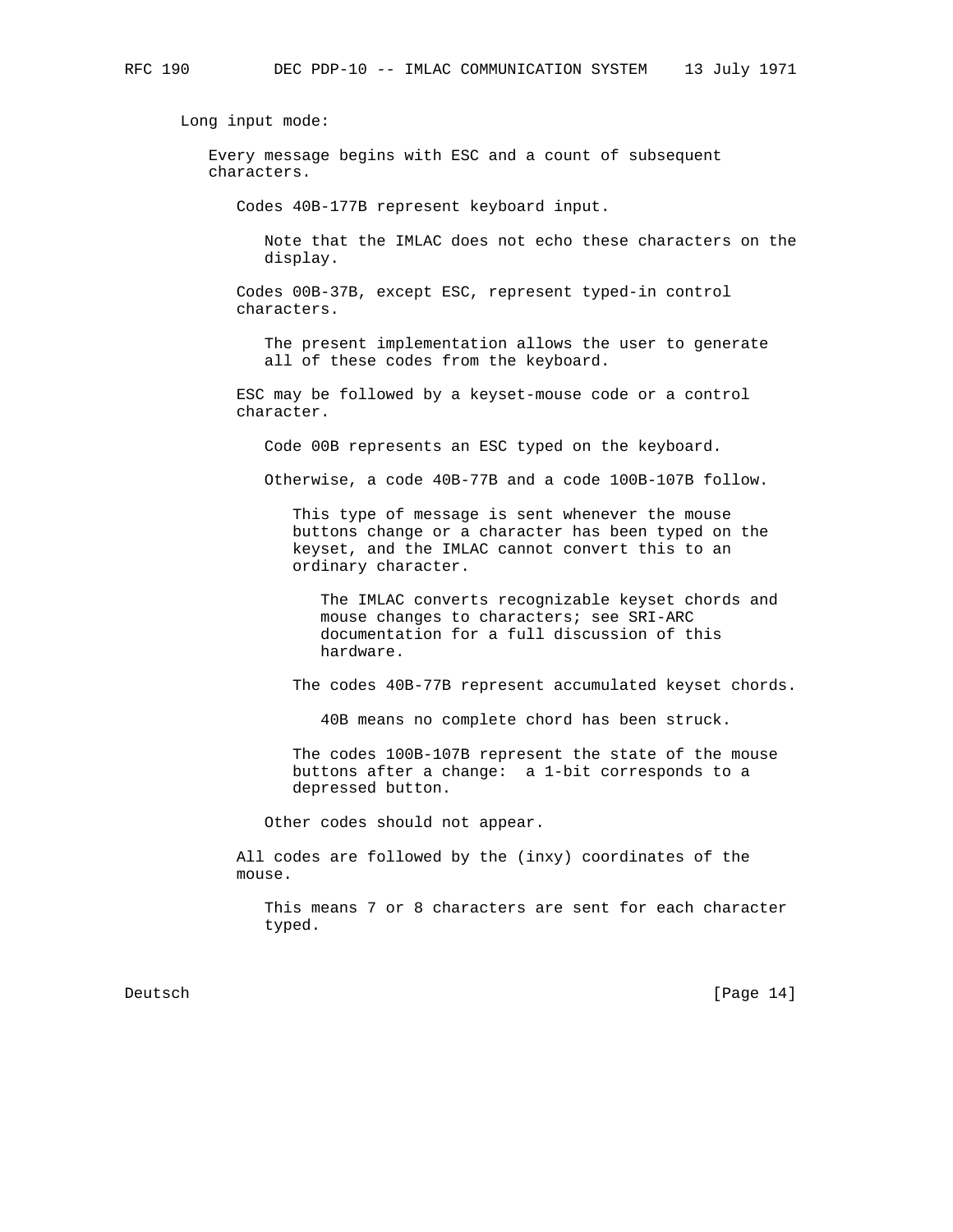## (V) Division of responsibility

 The first criterion in design of the system just described was to allocate sufficient validity checking to the PDP-10 to make it unnecessary for the IMLAC to send a response for each command.

 Thus, the PDP-10 allocates and checks display area identifiers and string numbers.

 In the present implementation, display areas are numbered system wide whereas strings are numbered from 1 to N within a display area.

 The only errors not detectable by the PDP-10 are transmission parity errors and overflow of the IMLAC's memory.

 The former are presently not corrected, but could be handled by any standard technique.

 The latter are in principle detectable by the PDP-10, since the amount of space required to store a given display is fairly simply computable.

 If the IMLAC runs out of space, it deletes lines from the top of the teletype simulation display, until only three are left, before giving up.

 A secondary criterion was to hold down the number of characters required to represent a display command.

 We have found two problem areas and two areas in which we expect to expand the IMLAC's capability.

 Echoing was relegated to TENEX since we desired to avoid the well-known complications associated with remote echoing.

 The question of identifying a device as an IMLAC to TENEX gave us a great deal of trouble.

 We settled on the convention of a TENEX Executive command which causes TENEX to send the "Long input mode" message.

The IMLAC starts out in short input mode.

 The TENEX character input routines also may be set into either long or short mode.

Their state is changed by the TSNDA and TSFDA system calls.

Deutsch [Page 15]